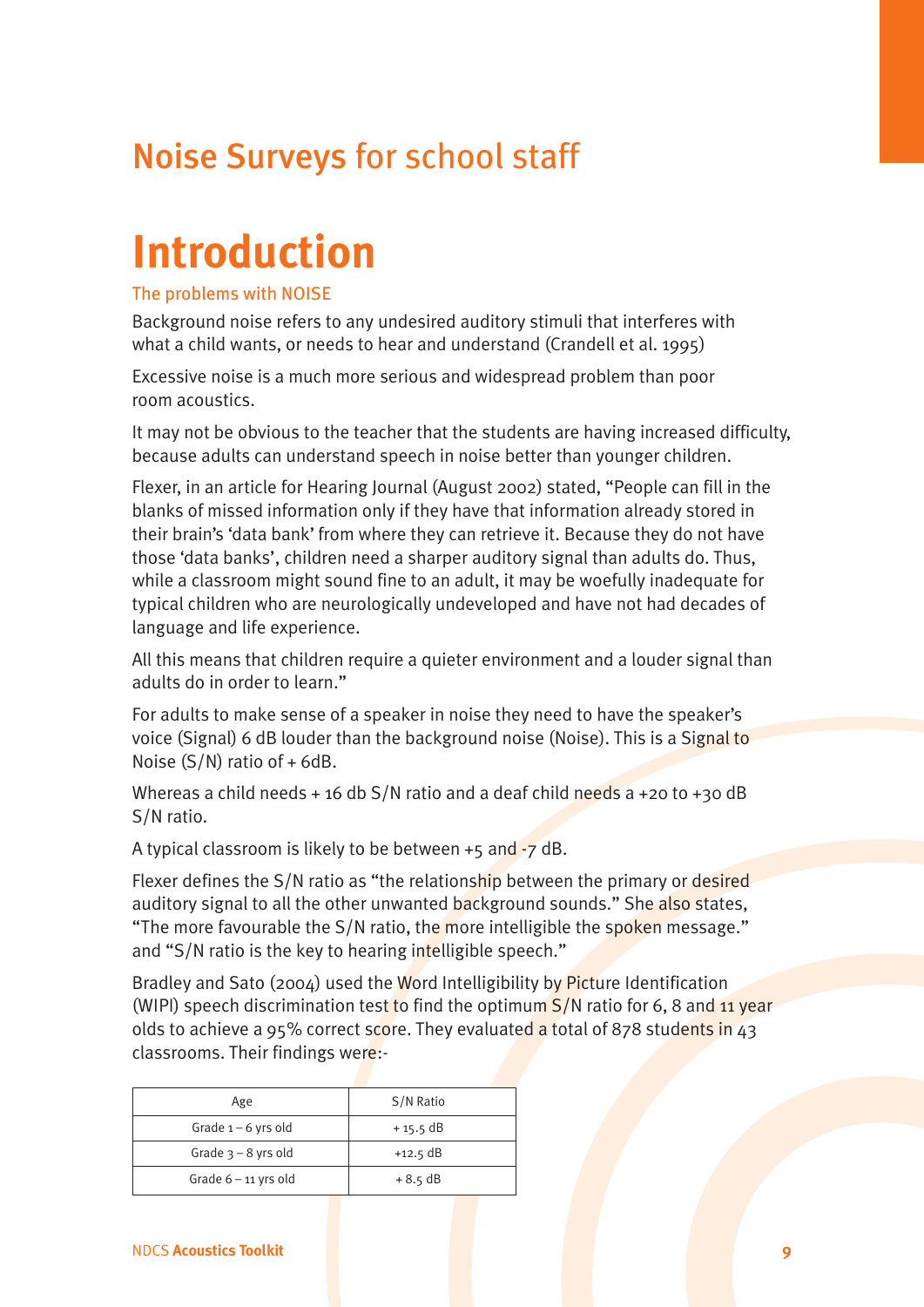#### The younger a child the greater the S/N ratio needed for them to understand the speaker.

Flexer also refers to the fact that we hear with the brain and the ears are only a means of getting the sound to the brain. She also states that children cannot listen like adults as their higher auditory brain centres are not fully developed until the age of a 15. Children cannot perform auditory cognitive closure like adults. (Auditory cognitive closure is the ability of the listener to 'fill in the gaps' of the conversation they are listening to.)

### Noise and attainment

There have been many studies which used reading scores to look at the effect of noise on the attainment of students. They have mainly looked at reading scores. Bronzaft and McCarthy (1975) found that children on the quieter side of a school, next to an elevated railway, had reading scores higher than children on the side exposed to the train noise, at levels up to 89 dB(A). The train noise was later reduced inside the school by 6 to 8 dB(A) after which no difference between scores was found.

Other studies looked at the effects of aircraft noise and they came up with several different conclusions ranging from changes in teacher's behaviour to problems with poor long term memory and reading comprehension. (Cohen et al. 1980, 1981)

Other studies looked at problems associated with traffic noise. Lukas et al. (1981) found that exposure to traffic noise had a detrimental effect on reading.

#### A study by Earthman and Lemasters (1998) reported three key findings:

- 1. Higher student achievement is associated with schools that have less external noise.
- 2. Outside noise causes increased student dissatisfaction
- 3. Excessive noise causes stress in students

#### Shield and Dockrell's study came up with seven main conclusions:

- 1. Noise inside classrooms is not generally affected by external noise; the main source of noise is the children themselves.
- 2. Noise inside and outside schools has an effect upon children's performance in standard assessment tests, the background noise in classrooms having the greater effect.
- 3. The SATs results of older (Key Stage 2) children are more affected by noise than those of the younger children.
- 4. Children in primary schools are aware of environmental noise and annoyed by the noise from other sources.
- 5. Noise and classroom conditions affect children's ability to hear the teacher.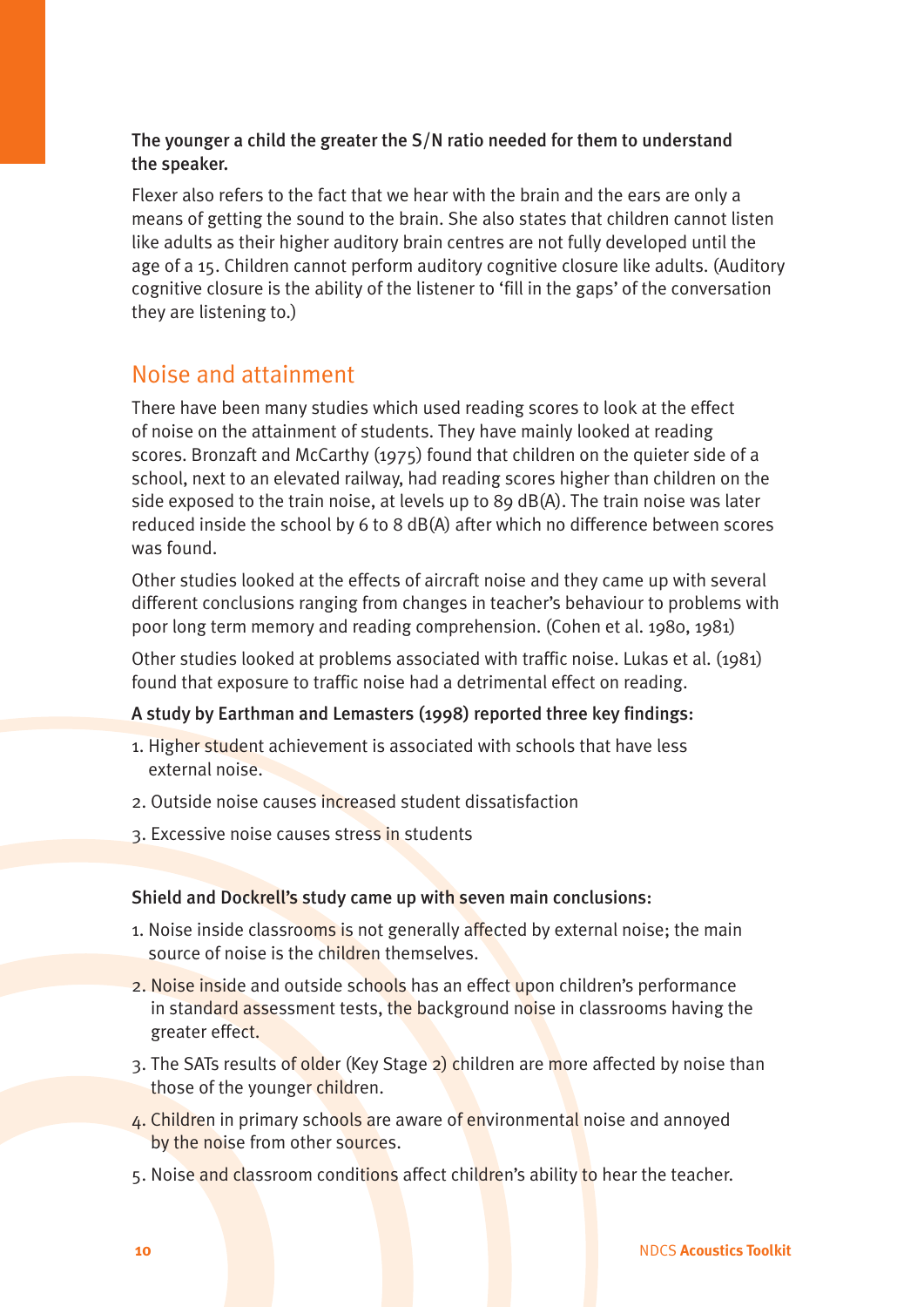- 6. Classroom babble has a detrimental effect upon language based tasks.
- 7. Children with special educational needs are more affected by classroom noise than other children.

Noise needs to be kept to a minimum if the listener is to have any chance of understanding what is being said by a speaker especially for the primary aged students.

After conducting the 'pupil interview' and the 'preliminary survey' you may be interested in learning more about noise, if so further information about noise surveys is provided in the 'specialist' section of the toolkit.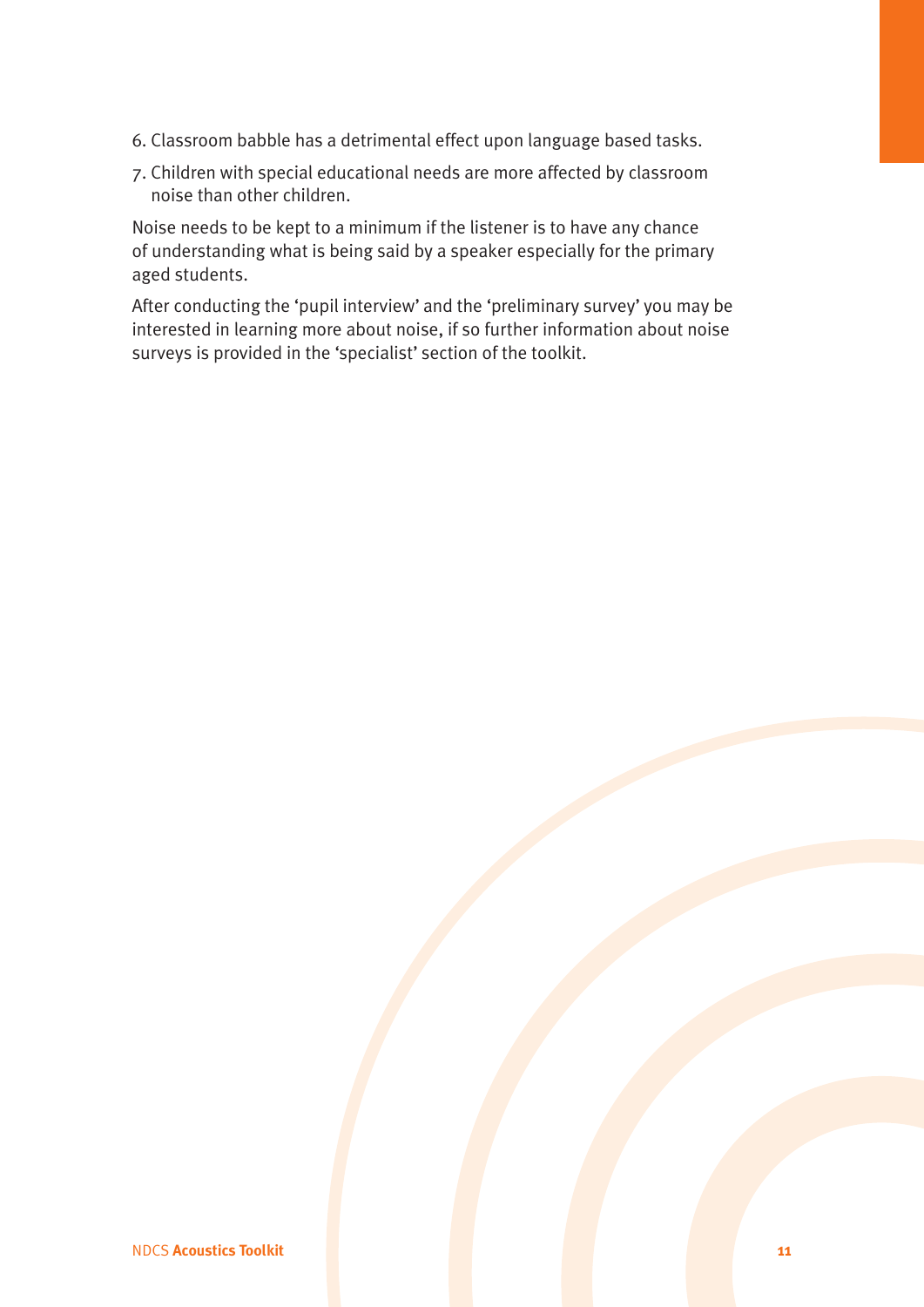# **Pupil interview**

Before starting the preliminary survey it is worthwhile asking the students their opinions of the levels of noise in the school.

Shields and Dockrell's study states that, "an important first step in evaluating children's noise environments is to gain their perceptions of noises they hear and noises that annoy them." They used both interview and questionnaire techniques when consulting the students.

The questionnaire was mainly used to find the students' opinions on listening in the classroom and school in different listening situations. Their questionnaire was based on a LIFE questionnaire (Listening Inventories for Education UK Individual Hearing Profile - see appendix D) and the interviews they conducted as part of a pilot study. This study used their questionnaire with over 2000 primary pupils and it showed that young children are aware of environmental noise at home and school and find certain noise sources annoying. They also concluded that younger children generally report greater difficulty in hearing the teacher in various noise conditions and classroom situations whereas older children find it more difficult when the teacher is turned away from them.

In order to find which noise sources are both heard and annoy the students, it is suggested that an interview system is used. This means that young children can be assessed and they won't be influenced by older students giving them ideas.

The set of questions on the next page is based on the 'pupil interview' used in the Shields and Dockrell study. (The word noise isn't used in any of the questions as young students may have a different concept of noise from adults)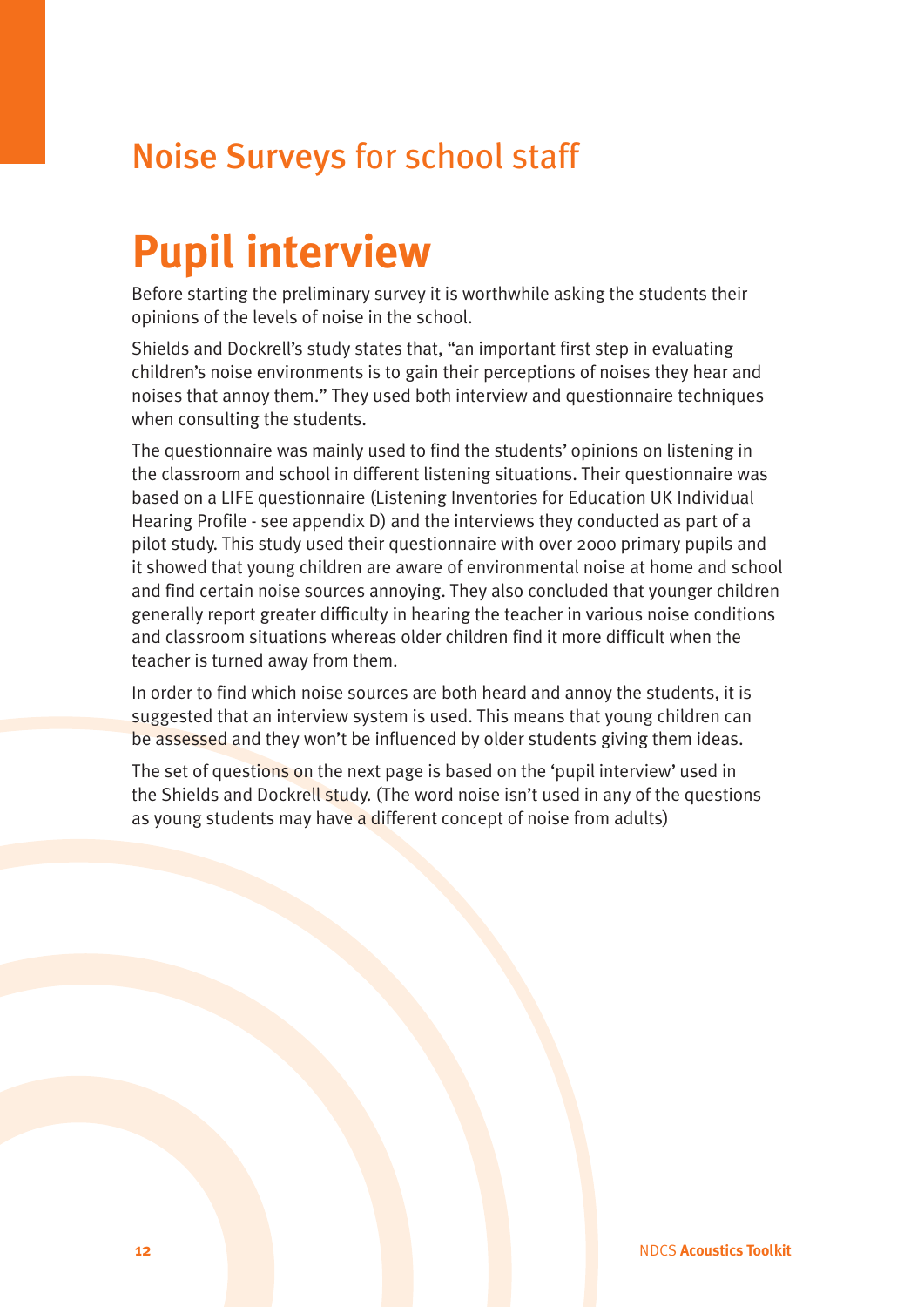# **TESOUTCE** remove and photocopy

## Pupil interview

| I want to talk to you about sounds that you hear at school. |                                                                                  |
|-------------------------------------------------------------|----------------------------------------------------------------------------------|
|                                                             | The first set of questions is about sounds that come from outside the classroom. |
|                                                             | Can you tell me some sounds you can hear from outside your classroom?            |
|                                                             |                                                                                  |
|                                                             |                                                                                  |
| in your classroom?                                          | Are there any of these sounds that you like to hear when you are listening       |
|                                                             |                                                                                  |
| Can you tell me why you like to hear them?                  |                                                                                  |
|                                                             |                                                                                  |
| in your classroom?                                          | Are there any of these sounds that you don't like to hear when you are listening |
|                                                             |                                                                                  |
| Can you tell me why you don't like to hear them?            |                                                                                  |
|                                                             |                                                                                  |
|                                                             |                                                                                  |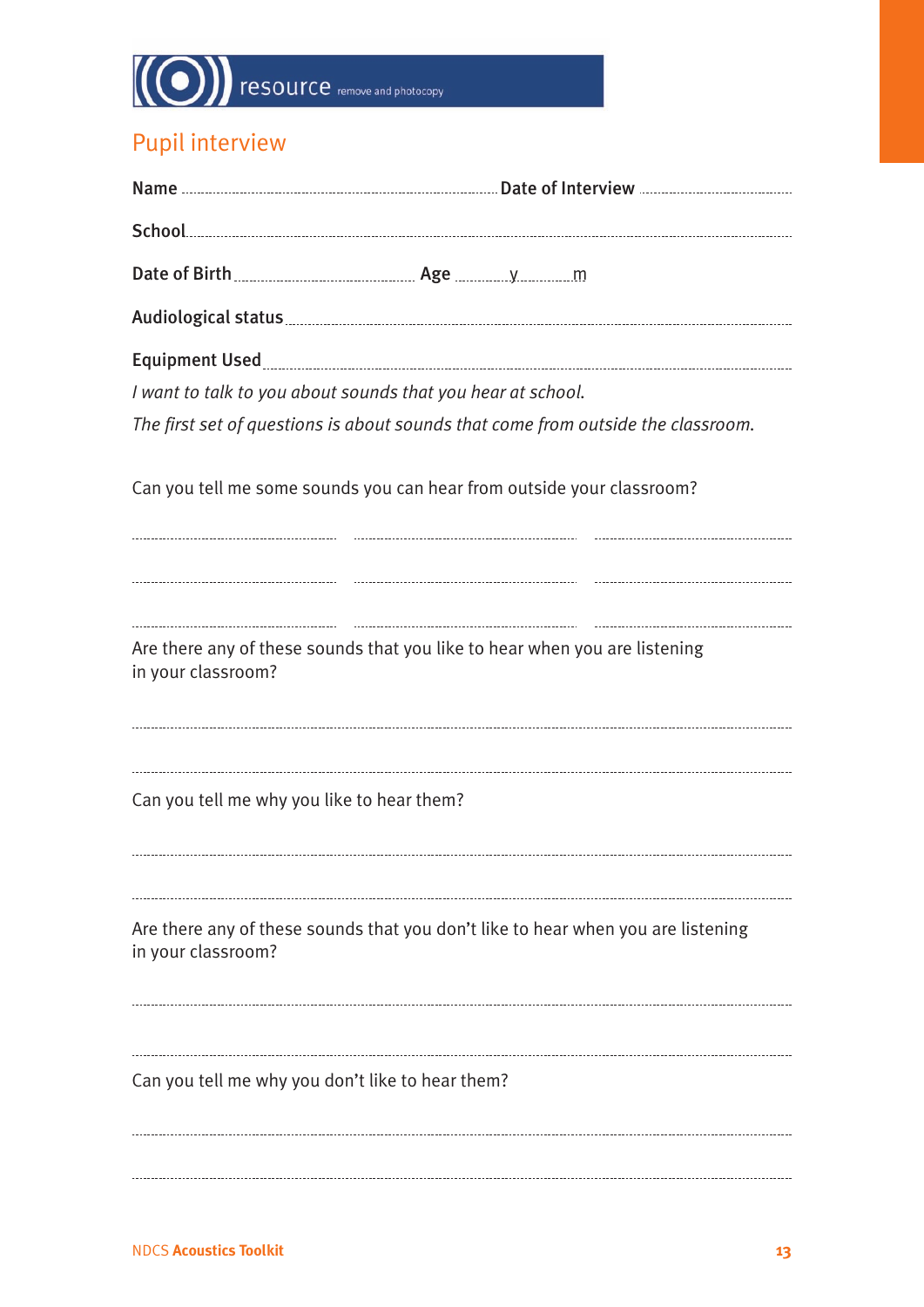What is the loudest sound you can hear coming from outside your classroom?

Do any of these sounds annoy you and stop you hearing your teacher? Do you find that any of these sounds are nice to listen to and make you feel happy? *The next set of questions are about sounds inside your classroom* Now, can you tell me some sounds you can hear from inside your classroom? Are there any of these sounds that you like to hear when you are listening in your classroom? Can you tell me why you like to hear them? Are there any of these sounds that you don't like to hear when you are listening in your classroom?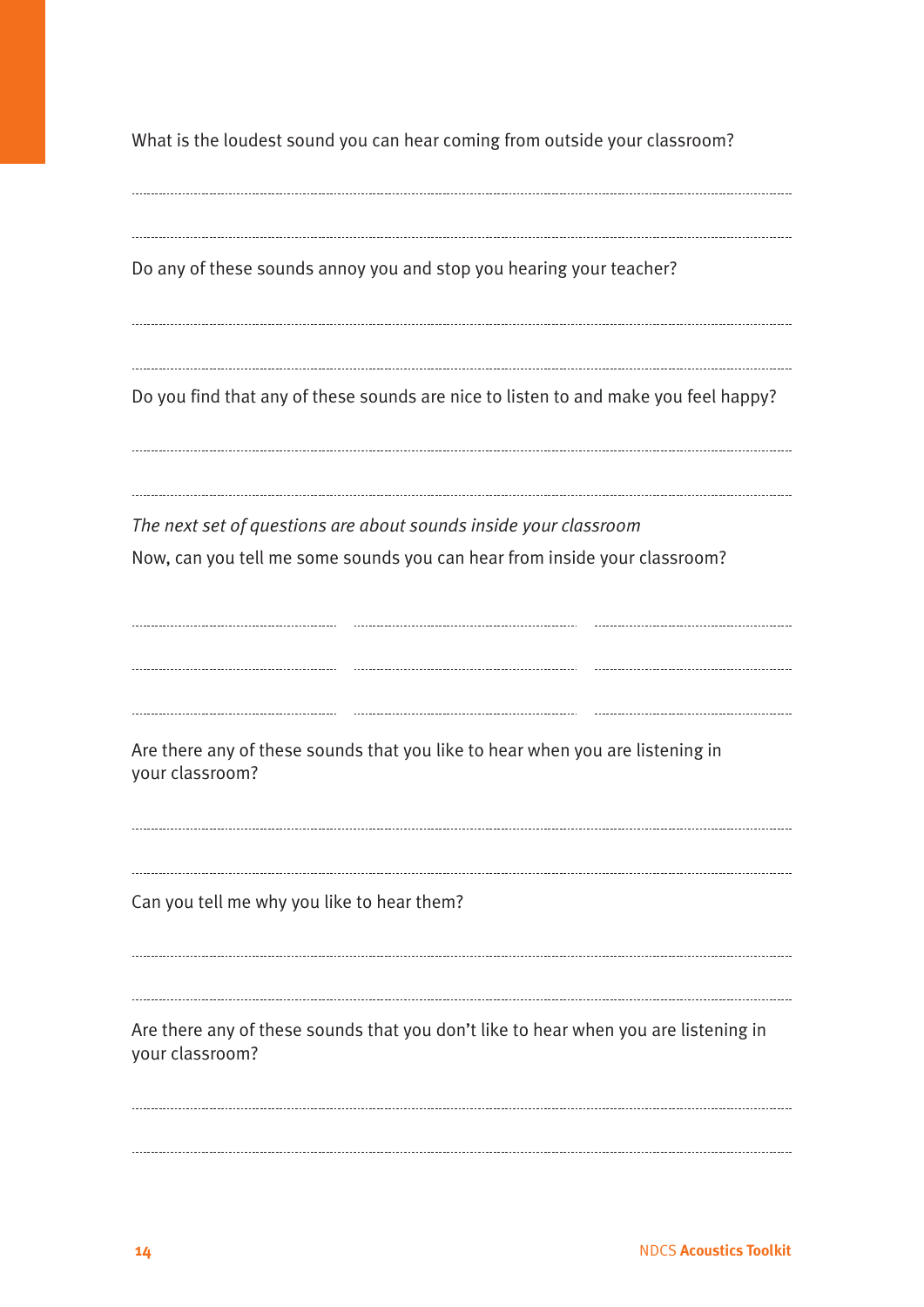Can you tell me why you don't like to hear them? What is the loudest sound you can hear coming from inside your classroom? Do any of these sounds annoy you and stop you hearing your teacher? Do you find that any of these sounds are nice to listen to and make you feel happy? Which lessons or times of day do you find the noisiest?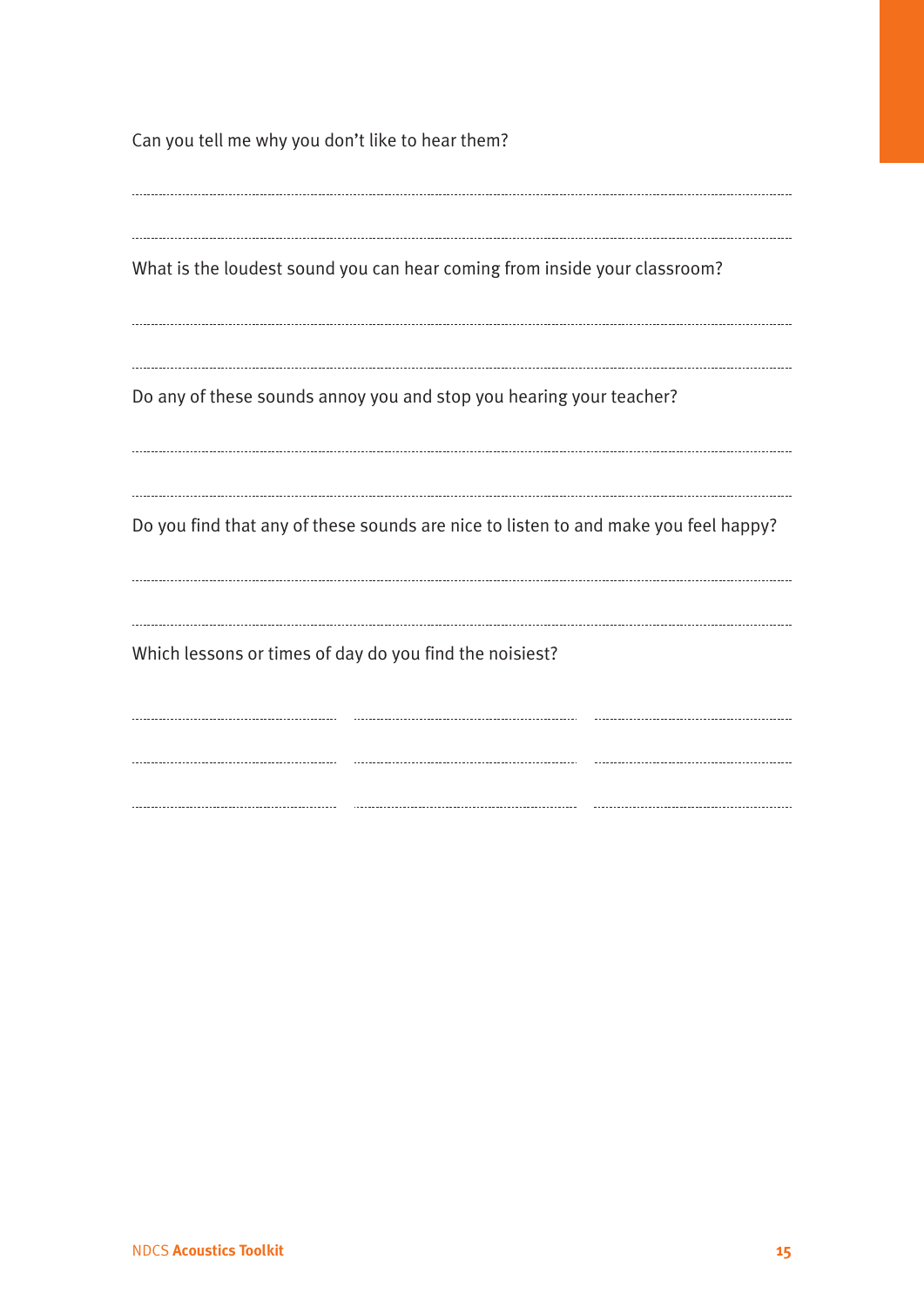# **Preliminary survey**

The aim of this section is to move around the school, both inside and out, and listen for noises you feel may cause the student some problems.

The only tools required for this section are pen, paper and your ears.

The 'Pupil Interview' will provide you with some indications of the more problematic noises. However, it is important that you look for other sources of noise which the student may not have noticed.

The interview will also tell you when the student feels that he or she struggles with background noise.

The picture below (from BB93) shows typical external and internal noise sources which can affect noise levels inside a school.



The four parts to the Preliminary Noise Survey are:

- 1. Exterior noise to the school
- 2. Interior noise in the classroom *school empty*
- 3. Interior noise in the classroom *normal working conditions, no children in the classroom*
- 4. Interior noise in the classroom *normal working conditions, children in the classroom.*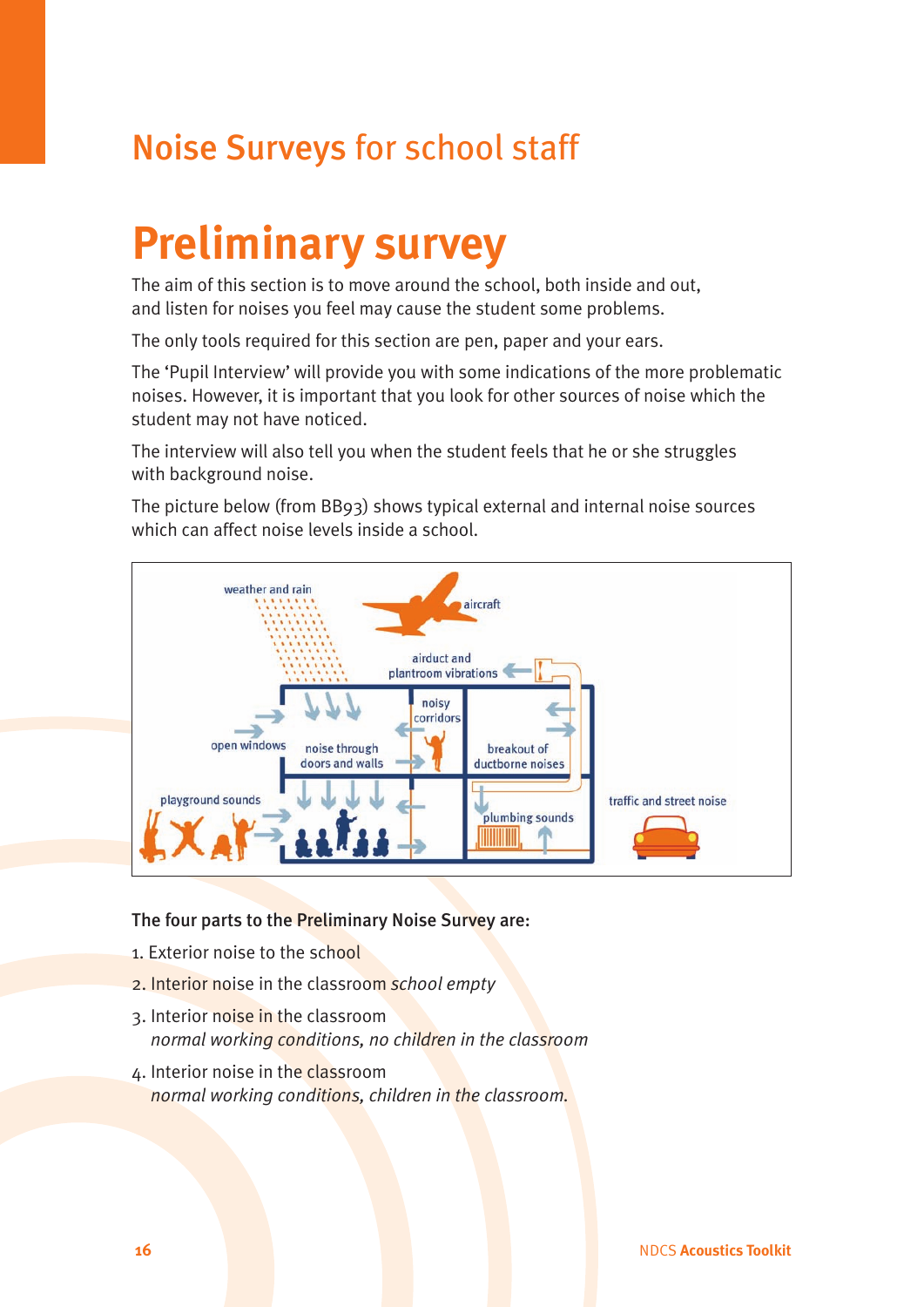

## Preliminary Survey - Information collection sheet

Try to choose the time of the day when the students said they had most problems with noise. Bear in mind that some noises will be intermittent and may last a matter of seconds and others will be constant.

#### 1. Exterior to the school

| Weather conditions (it is important to make note of the wind direction) |                                                                                                                                                              |                |                |
|-------------------------------------------------------------------------|--------------------------------------------------------------------------------------------------------------------------------------------------------------|----------------|----------------|
|                                                                         |                                                                                                                                                              |                |                |
| (no. 1 the loudest)                                                     | Stand outside the students' classroom and list the most obvious noises you<br>hear, approximately how long they last and then rank them in order of loudness |                |                |
| <b>Noises</b>                                                           |                                                                                                                                                              | Length of Time | Ranking        |
| e.g. aeroplane                                                          |                                                                                                                                                              | 20 seconds     | $\mathfrak{Z}$ |
|                                                                         |                                                                                                                                                              |                |                |
|                                                                         |                                                                                                                                                              |                |                |
|                                                                         |                                                                                                                                                              |                |                |
|                                                                         |                                                                                                                                                              |                |                |
|                                                                         |                                                                                                                                                              |                |                |
|                                                                         |                                                                                                                                                              |                |                |
|                                                                         |                                                                                                                                                              |                |                |
|                                                                         |                                                                                                                                                              |                |                |
|                                                                         |                                                                                                                                                              |                |                |
|                                                                         |                                                                                                                                                              |                |                |
|                                                                         |                                                                                                                                                              |                |                |
|                                                                         |                                                                                                                                                              |                |                |
|                                                                         |                                                                                                                                                              |                |                |
|                                                                         |                                                                                                                                                              |                |                |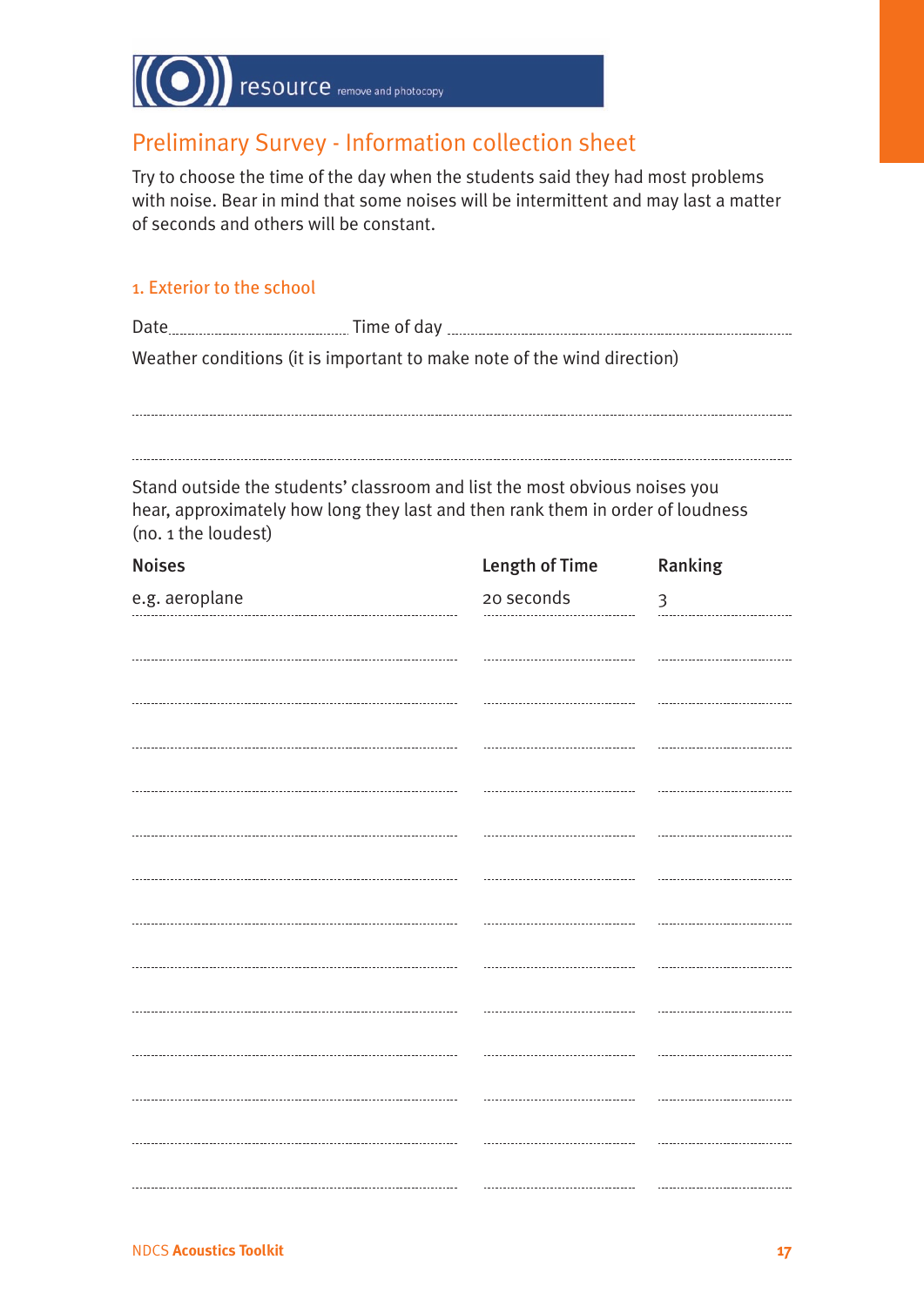#### 2. Interior noise in the classroom (school empty)

There are regulations in BB93 for this section but you need to try and do it at the time of day when the student has said he or she has most problems.

This is the most difficult survey as it may need to be done during a school holiday or training day.

Stand inside the students' classroom and list the most obvious noises you hear, approximately how long they last and then rank them in order of loudness (no. 1 the loudest). This time you need to have the windows open, heating or ventilation systems on and the lights on.

| <b>Noises</b>       | Length of time | Ranking                              |
|---------------------|----------------|--------------------------------------|
| e.g. hum from light | continuous     | $\overline{4}$                       |
|                     |                |                                      |
|                     |                |                                      |
|                     |                |                                      |
|                     |                |                                      |
|                     |                |                                      |
|                     |                |                                      |
|                     |                |                                      |
|                     |                |                                      |
|                     |                |                                      |
|                     |                |                                      |
|                     |                |                                      |
|                     |                |                                      |
|                     |                |                                      |
|                     |                |                                      |
|                     |                |                                      |
|                     |                |                                      |
|                     |                |                                      |
|                     |                |                                      |
|                     |                |                                      |
|                     |                |                                      |
|                     |                | -----------------------------------  |
|                     |                | ------------------------------------ |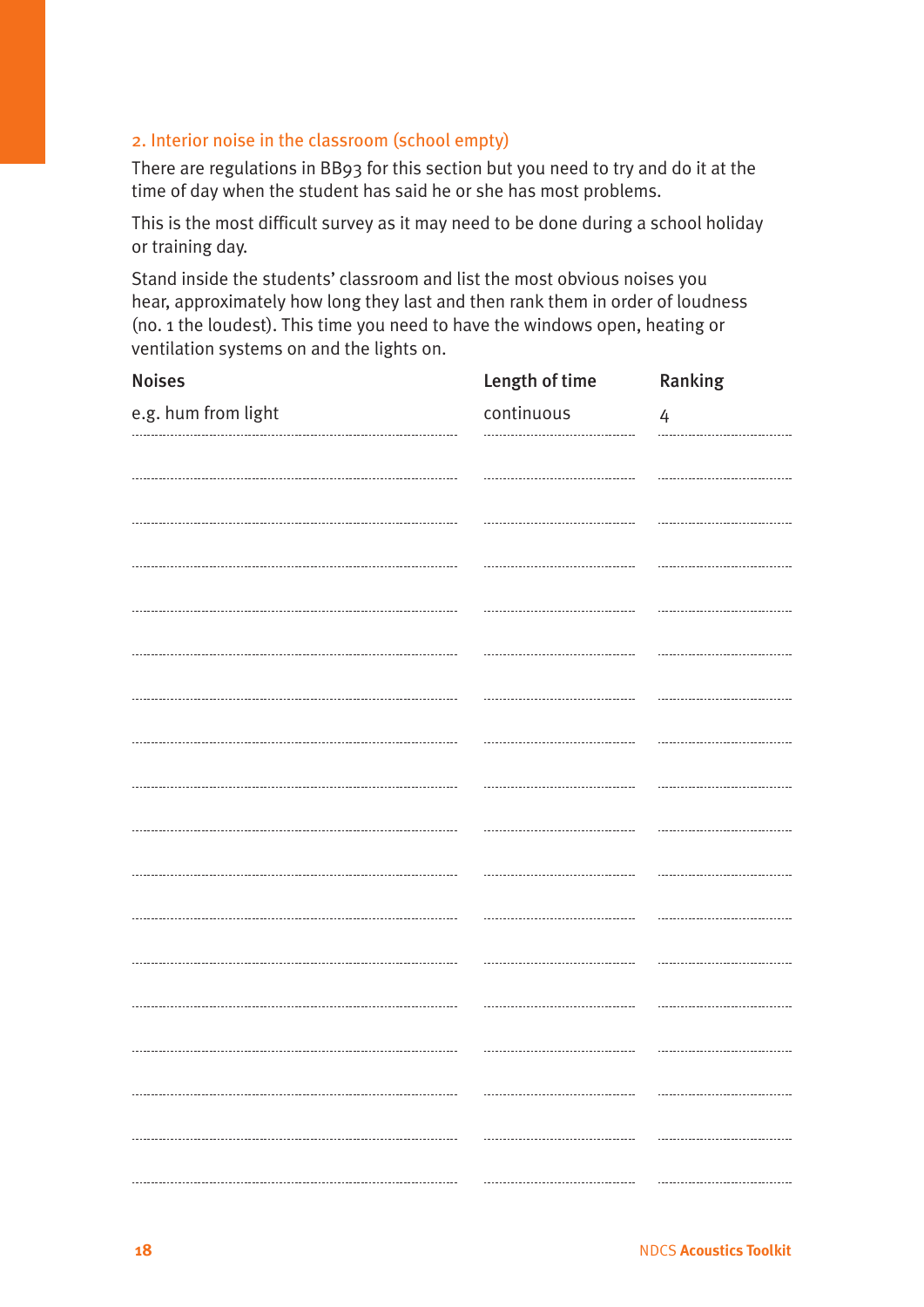### 3. Interior noise in the classroom (normal working conditions, no children in the classroom)

You need to be inside the students' classroom and listen to the noises coming from around the classroom. List the most obvious noises you hear, approximately how long they last and then rank them in order of loudness (no. 1 the loudest).

This should be the time of the lesson or time of day the student chose as their most problematic time.

| $Im\epsilon$ |
|--------------|
|--------------|

| <b>Noises</b>            | Length of time | Ranking                              |
|--------------------------|----------------|--------------------------------------|
| e.g. PE activity in hall | 1 hour         | $\mathfrak{Z}$                       |
|                          |                |                                      |
|                          |                |                                      |
|                          |                |                                      |
|                          |                |                                      |
|                          |                |                                      |
|                          |                |                                      |
|                          |                |                                      |
|                          |                |                                      |
|                          |                |                                      |
|                          |                |                                      |
|                          |                |                                      |
|                          |                |                                      |
|                          |                |                                      |
|                          |                |                                      |
|                          |                |                                      |
|                          |                |                                      |
|                          |                |                                      |
|                          |                |                                      |
|                          |                |                                      |
|                          |                | ------------------------------------ |
|                          |                |                                      |
|                          |                | ------------------------------------ |
|                          |                |                                      |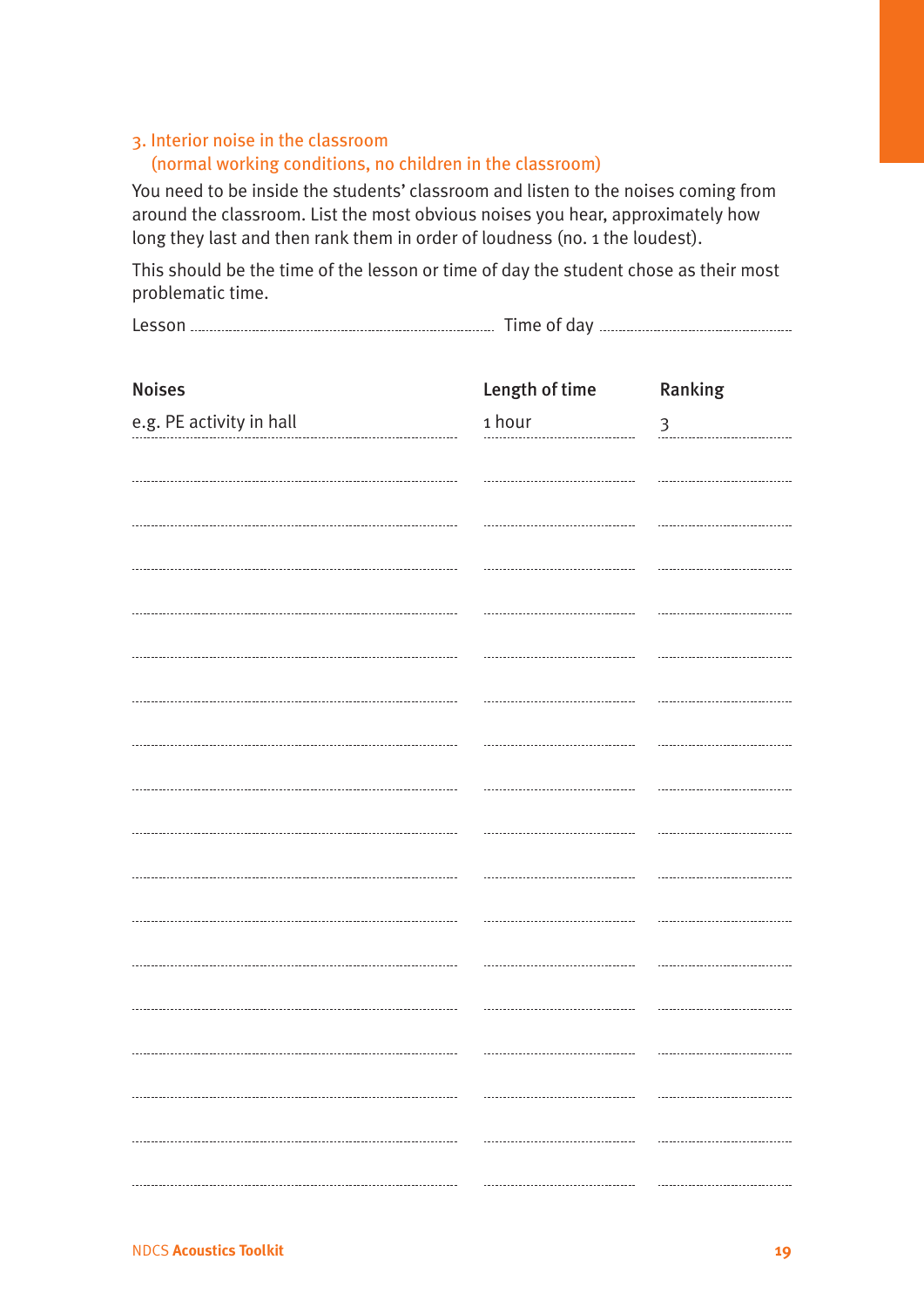### 4. Interior noise in the classroom (normal working conditions, children in the classroom)

You need to be inside the students' classroom and listen to the noises in the classroom. List the most obvious noises you hear, approximately how long they last and then rank them in order of loudness (no. 1 the loudest).

This should be the time of the lesson or time of day the student chose as their most problematic time.

| -----<br>------- | $ -$<br>.<br>the control of the control of | ------ |
|------------------|--------------------------------------------|--------|
|------------------|--------------------------------------------|--------|

| <b>Noises</b> | Length of time | Ranking                              |
|---------------|----------------|--------------------------------------|
| e.g. OHP      | continuous     | $\overline{4}$                       |
|               |                |                                      |
|               |                |                                      |
|               |                |                                      |
|               |                |                                      |
|               |                |                                      |
|               |                |                                      |
|               |                |                                      |
|               |                |                                      |
|               |                |                                      |
|               |                |                                      |
|               |                |                                      |
|               |                |                                      |
|               |                |                                      |
|               |                |                                      |
|               |                |                                      |
|               |                |                                      |
|               |                | ------------------------------------ |
|               |                |                                      |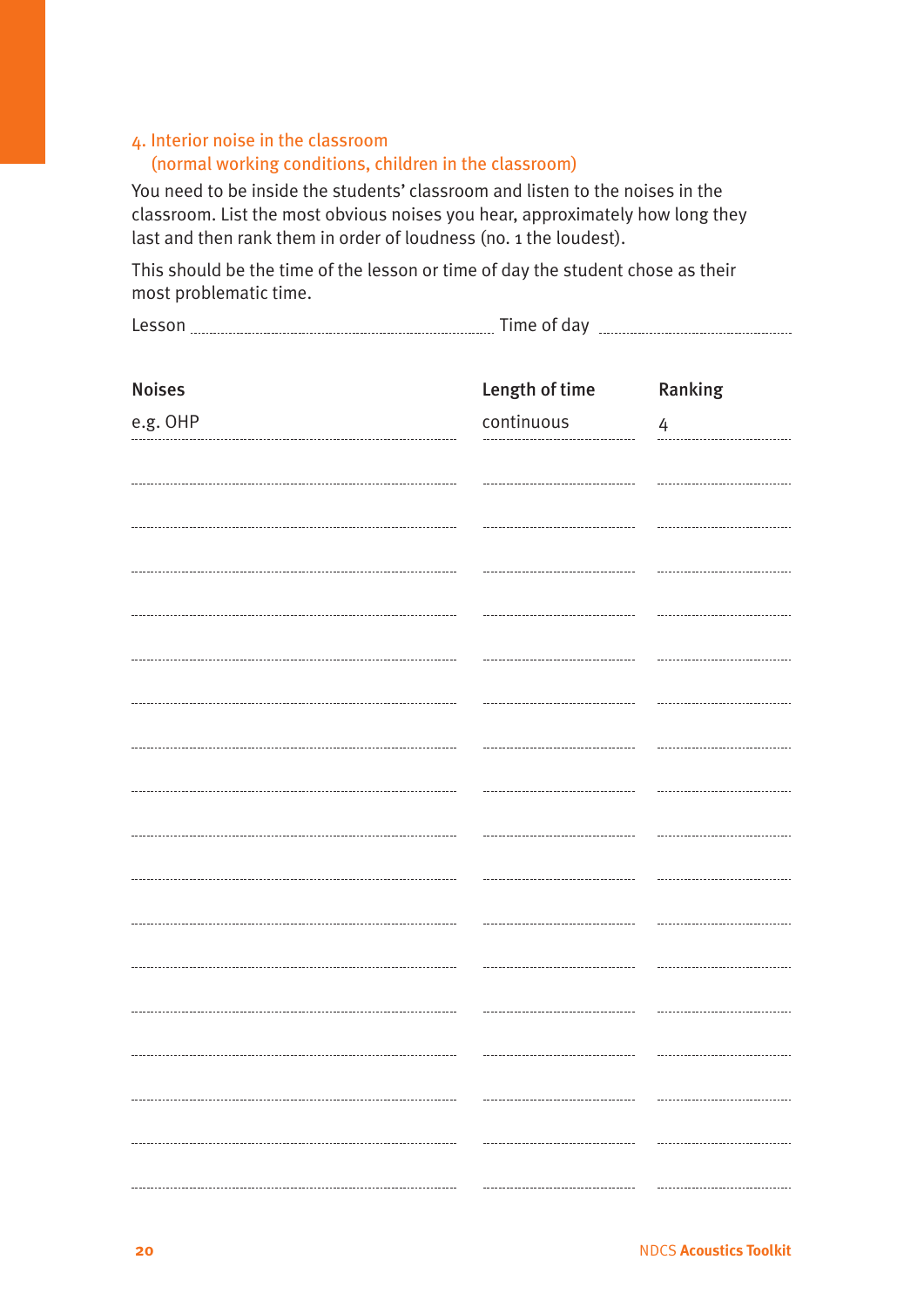## Conclusion

Look at your preliminary survey. Which of the survey areas shows the greatest problems with noise? There may be very simple measures that you can put in place to improve the listening conditions in your school, see the suggestions listed in the next section.

Alternatively you may decide the school needs to conduct more in depth surveys for one or all the areas in order to improve the listening conditions. You will need to employ an education audiologist, teacher of deaf children (your local authority may already employ these), acoustic consultant or acoustical engineer to look into the problem areas and make recommendations. They can use the 'Survey data collection sheets' and 'Worked examples' in section two of this toolkit.

However, a member of school staff with a keen interest in this area could loan or hire the recommended equipment and use the toolkit to undertake the noise surveys using the sections 'Survey data collection sheets' and 'Worked examples' in section two of this toolkit. They may still need support from an experienced specialist to make appropriate recommendations, especially where higher costs may be involved.